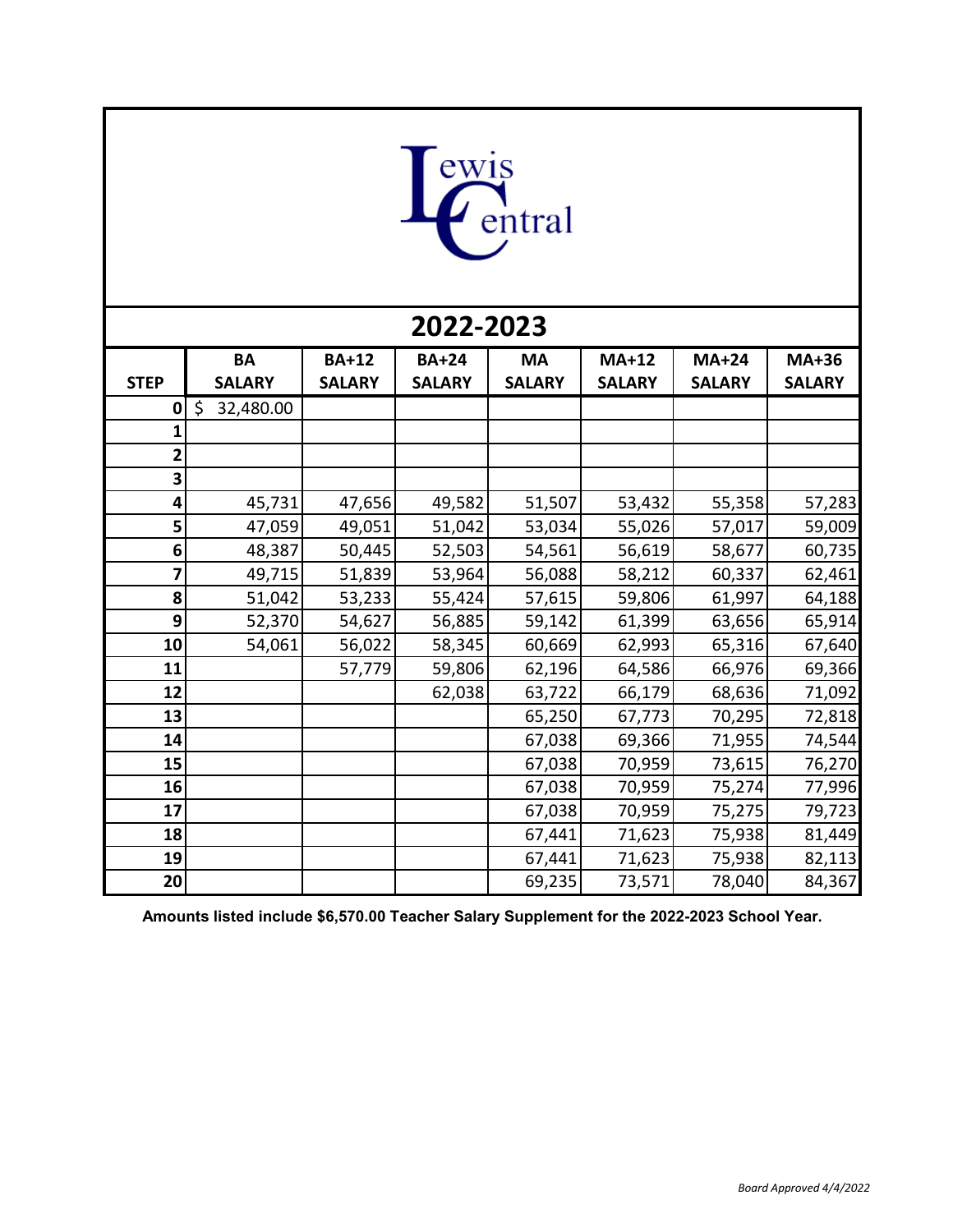## **2022-2023 Supplemental Salary Schedule**

|                                              | Base \$32,480.00 |            |    |                   |  |                   |  |                   |  |                   |  |                         |
|----------------------------------------------|------------------|------------|----|-------------------|--|-------------------|--|-------------------|--|-------------------|--|-------------------------|
| <b>HIGH SCHOOL</b>                           |                  | STEP 4     |    | STEP <sub>5</sub> |  | STEP <sub>6</sub> |  | STEP <sub>7</sub> |  | STEP <sub>8</sub> |  | STEP <sub>9</sub>       |
| <b>HEAD COACHES</b>                          |                  |            |    |                   |  |                   |  |                   |  |                   |  |                         |
| Baseball, Basketball, Volleyball             |                  | \$4,547.20 |    | \$4,872.00        |  | \$5,196.80        |  | \$5,521.60        |  | \$5,846.40        |  | \$6,171.20              |
| Football, Softball, Wrestling                |                  | 14.0%      |    | 15.0%             |  | 16.0%             |  | 17.0%             |  | 18.0%             |  | 19.0%                   |
| Swimming, Soccer, Track,                     |                  | \$4,060.00 |    | \$4,384.80        |  | \$4,709.60        |  | \$5,034.40        |  | \$5,359.20        |  | \$5,684.00              |
| Weight Room Supervisor                       |                  | 12.5%      |    | 13.5%             |  | 14.5%             |  | 15.5%             |  | 16.5%             |  | 17.5%                   |
| Cross-Country, Golf,                         |                  | \$3,312.96 |    | \$3,572.80        |  | \$3,832.64        |  | \$4,092.48        |  | \$4,352.32        |  | \$4,612.16              |
| Tennis, Bowling                              |                  | 10.2%      |    | 11.0%             |  | 11.8%             |  | 12.6%             |  | 13.4%             |  | 14.2%                   |
| <b>ASSISTANT COACHES</b>                     |                  |            |    |                   |  |                   |  |                   |  |                   |  |                         |
| Baseball, Basketball, Volleyball             |                  | \$2,988.16 |    | \$3,248.00        |  | \$3,507.84        |  | \$3,767.68        |  | \$4,027.52        |  | \$4,287.36              |
| Football, Softball, Wrestling, Soccer, Track |                  | 9.2%       |    | 10.0%             |  | 10.8%             |  | 11.6%             |  | 12.4%             |  | 13.2%                   |
| Swimming                                     |                  | \$2,663.36 |    | \$2,923.20        |  | \$3,183.04        |  | \$3,442.88        |  | \$3,702.72        |  | \$3,962.56              |
|                                              |                  | 8.2%       |    | 9.0%              |  | 9.8%              |  | 10.6%             |  | 11.4%             |  | 12.2%                   |
| Cross-Country, Tennis, Golf, Bowling         |                  | \$2,013.76 |    | \$2,403.52        |  | \$2,533.44        |  | \$2,793.28        |  | \$3,053.12        |  | \$3,312.96              |
|                                              |                  | 6.2%       |    | 7.4%              |  | 7.8%              |  | 8.6%              |  | 9.4%              |  | 10.2%                   |
| <b>SPONSORS &amp; DIRECTORS</b>              |                  |            |    |                   |  |                   |  |                   |  |                   |  |                         |
| Dance Team, Cheerleading Sponsor             |                  | \$2,663.36 |    | \$2,923.20        |  | \$3,183.04        |  | \$3,442.88        |  | \$3,702.72        |  | \$3,962.56              |
|                                              |                  | 8.2%       |    | 9.0%              |  | 9.8%              |  | 10.6%             |  | 11.4%             |  | 12.2%                   |
| Asst. Cheerleading Sponsor                   |                  | \$2,013.76 |    | \$2,273.60        |  | \$2,533.44        |  | \$2,793.28        |  | \$3,053.12        |  | \$3,312.96              |
|                                              |                  | 6.2%       |    | 7.0%              |  | 7.8%              |  | 8.6%              |  | 9.4%              |  | 10.2%                   |
| Music Directors (Instr & Vocal)              |                  | \$4,547.20 |    | \$4,872.00        |  | \$5,196.80        |  | \$5,521.60        |  | \$5,846.40        |  | \$6,171.20              |
|                                              |                  | 14.0%      |    | 15.0%             |  | 16.0%             |  | 17.0%             |  | 18.0%             |  | 19.0%                   |
| Asst. Music Director                         |                  | \$2,013.76 |    | \$2,273.60        |  | \$2,533.44        |  | \$2,793.28        |  | \$3,053.12        |  | \$3,312.96              |
| Instrumental & Vocal                         |                  | 6.2%       |    | 7.0%              |  | 7.8%              |  | 8.6%              |  | 9.4%              |  | 10.2%                   |
| Asst. Music Director (Marching Band)         |                  | \$1,266.72 |    | \$1,461.60        |  | \$1,656.48        |  | \$1,851.36        |  | \$2,046.24        |  | \$2,241.12              |
| (Color Guard) (Drums, Visual, Brass)         |                  | 3.9%       |    | 4.5%              |  | 5.1%              |  | 5.7%              |  | 6.3%              |  | 6.9%                    |
| Yearbook Director                            |                  | \$4,547.20 |    | \$4,872.00        |  | \$5,196.80        |  | \$5,521.60        |  | \$5,846.40        |  | \$6,171.20              |
|                                              |                  | 14.0%      |    | 15.0%             |  | 16.0%             |  | 17.0%             |  | 18.0%             |  | 19.0%                   |
| Newspaper Director                           |                  | \$2,403.52 |    | \$2,598.40        |  | \$2,793.28        |  | \$2,988.16        |  | \$3,183.04        |  | \$3,377.92              |
|                                              |                  | 7.4%       |    | 8.0%              |  | 8.6%              |  | 9.2%              |  | 9.8%              |  | 10.4%                   |
| Speech/Debate Sponsor                        |                  | \$1,786.40 |    | \$1,981.28        |  | \$2,176.16        |  | \$2,371.04        |  | \$2,565.92        |  | \$2,760.80              |
| <b>Student Council</b>                       |                  | 5.5%       |    | 6.1%              |  | 6.7%              |  | 7.3%              |  | 7.9%              |  | 8.5%                    |
| Dramatics (Play Dir)                         |                  | \$2,436.00 |    | \$2,598.40        |  | \$2,760.80        |  | \$2,923.20        |  | \$3,085.60        |  | \$3,248.00              |
|                                              |                  | 7.5%       |    | 8.0%              |  | 8.5%              |  | 9.0%              |  | 9.5%              |  | 10.0%                   |
| Fall Play Asst. Dir                          |                  | \$1,266.72 |    | \$1,461.60        |  | \$1,656.48        |  | \$1,851.36        |  | \$2,046.24        |  | \$2,241.12              |
| Spring Musical/Play Assistant Director       |                  | 3.9%       |    | 4.5%              |  | 5.1%              |  | 5.7%              |  | 6.3%              |  | 6.9%                    |
| <b>National Honor Society</b>                |                  | \$1,429.12 |    | \$1,624.00        |  | \$1,818.88        |  | \$2,013.76        |  | \$2,208.64        |  | \$2,403.52              |
| Asst. Show Choir                             |                  | 4.4%       |    | 5.0%              |  | 5.6%              |  | 6.2%              |  | 6.8%              |  | 7.4%                    |
| Junior & Senior Class Sponsors               |                  | \$1,104.32 |    | \$1,299.20        |  | \$1,494.08        |  | \$1,688.96        |  | \$1,883.84        |  | \$2,078.72              |
| Asst. Student Council Sponsor                |                  | 3.4%       |    | 4.0%              |  | 4.6%              |  | 5.2%              |  | 5.8%              |  | 6.4%                    |
| Fresh, Soph and Assts. Sponsors              | \$               | 779.52     | \$ | 974.40            |  | \$1,169.28        |  | \$1,364.16        |  | \$1,559.04        |  | \$1,753.92              |
|                                              |                  | 2.4%       |    | 3.0%              |  | 3.6%              |  | 4.2%              |  | 4.8%              |  | 5.4%                    |
| <b>Club Sponsors</b>                         | \$               | 941.92     |    | \$1,136.80        |  | \$1,331.68        |  | \$1,526.56        |  | \$1,721.44        |  | \$1,916.32              |
|                                              |                  | 2.9%       |    | 3.5%              |  | 4.1%              |  | 4.7%              |  | 5.3%              |  | 5.9%                    |
| <b>Musical Production Dir.</b>               |                  | \$2,598.40 |    | \$2,923.20        |  | \$3,248.00        |  | \$3,572.80        |  | \$3,897.60        |  | \$4,222.40              |
|                                              |                  | 8.0%       |    | 9.0%              |  | 10.0%             |  | 11.0%             |  | 12.0%             |  | 13.0%                   |
| Musical Prod. Assts. (Instrumental, Vocal)   | \$               | 941.92     |    | \$1,136.80        |  | \$1,331.68        |  | \$1,526.56        |  | \$1,721.44        |  | \$1,916.32              |
| Speech Asst.                                 |                  | 2.9%       |    | 3.5%              |  | 4.1%              |  | 4.7%              |  | 5.3%              |  | 5.9%                    |
|                                              |                  |            |    |                   |  |                   |  |                   |  |                   |  | Board Approved 4/4/2022 |